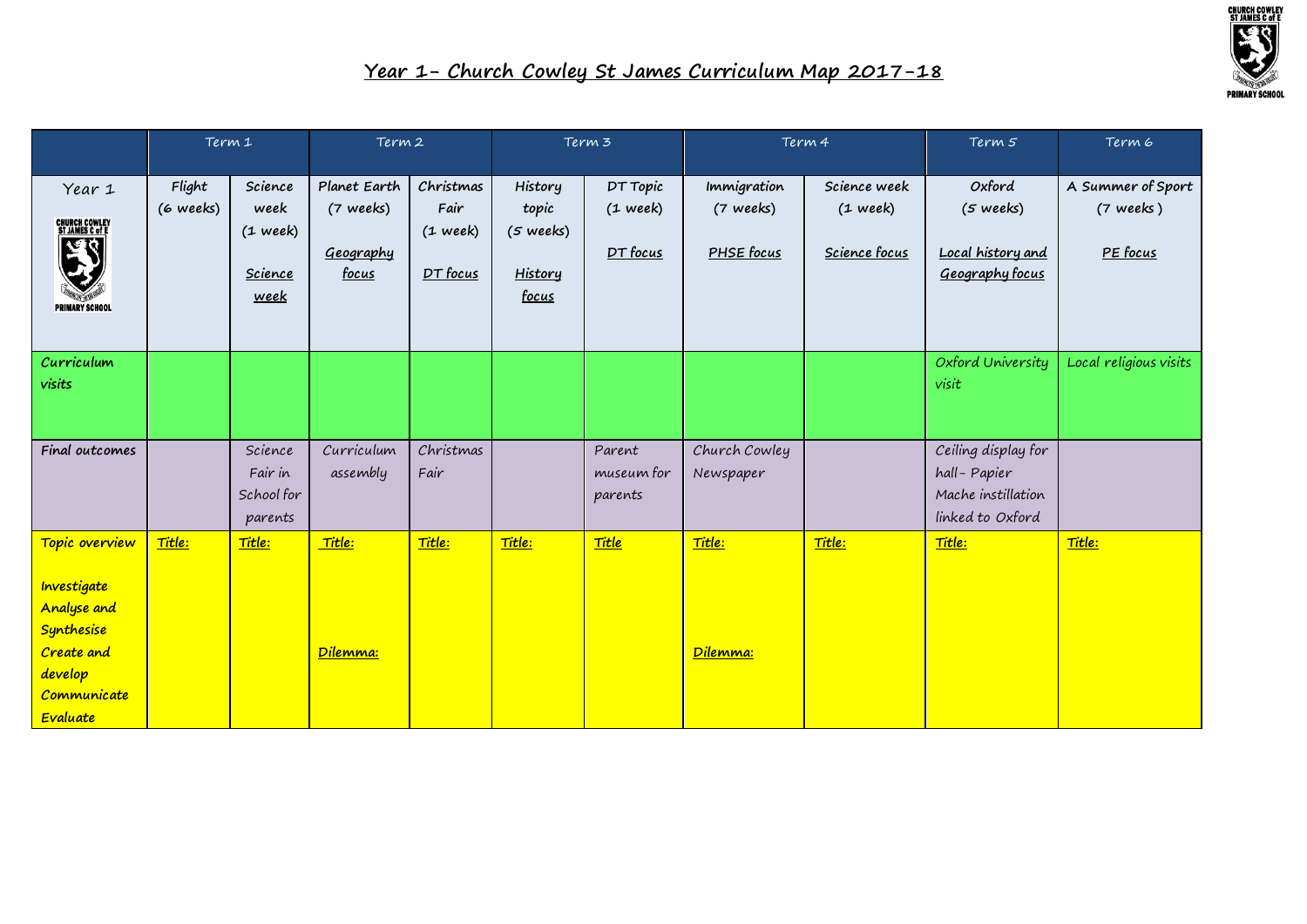

| Science        | Look at           | Working        | Location     | Design,                   | Compare        | Design,      |              | Working         | Develop ideas and  | Animals, including |
|----------------|-------------------|----------------|--------------|---------------------------|----------------|--------------|--------------|-----------------|--------------------|--------------------|
| Physical       | the work          | scientifica    | knowledge    | make,                     | the lives of   | make,        |              | scientifically  | techniques         | humans             |
| Education-     | of a range        | lly            | Place        | evaluate                  | significant    | evaluate and |              | (Investigation) |                    |                    |
| Real PE        | of artists        |                | knowledge    | and apply                 | individuals-   | apply        |              |                 |                    |                    |
| Computing      | and               | Use of         | Human and    | technical                 | Christopher    | technical    |              | Plants          | Historical, events |                    |
| History        | develop           | everyday       | physical     | knowledge                 | Columbus       | knowledge    |              |                 | people and places  |                    |
| Geography      | ideas and         | materials      | Geography    |                           | and Neil       |              |              |                 | in their own       |                    |
| Art            | techniques        |                |              |                           | Armstrong      |              |              |                 | locality           |                    |
| Design         |                   |                |              |                           |                |              |              |                 |                    |                    |
| Religious      | Design,           |                |              |                           | Working        |              |              |                 | Geography skills   | Cooking and        |
| Education      | make,             |                |              |                           | scientifically |              |              |                 | and fieldwork      | nutrition-Prepare  |
| Music - Voices | evaluate          |                |              |                           | (Investigatio  |              |              |                 |                    | healthy dishes     |
| PHSCE-Jigsaw   | and apply         |                |              |                           | n)             |              |              |                 |                    | safely             |
|                | technical         |                |              |                           |                |              |              |                 |                    |                    |
|                | knowledge         |                |              |                           |                |              |              |                 |                    |                    |
|                |                   |                |              |                           |                |              |              |                 |                    |                    |
|                |                   |                |              |                           |                |              |              |                 |                    |                    |
|                |                   |                |              |                           |                |              |              |                 |                    |                    |
|                |                   |                |              |                           |                |              |              |                 |                    |                    |
|                |                   |                |              |                           |                |              |              |                 |                    |                    |
|                |                   |                |              |                           | $E$ -Safety    |              |              |                 |                    |                    |
|                |                   |                |              |                           | week-          |              |              |                 |                    |                    |
|                |                   |                |              |                           | Relationships  |              |              |                 |                    |                    |
|                |                   |                |              |                           | unit           |              |              |                 |                    |                    |
|                |                   |                |              |                           | technology     |              |              |                 |                    |                    |
|                | Jigsaw            | Jigsaw         | Jigsaw Unit- | Jigsaw                    | Jigsaw Unit-   | Jigsaw Unit- | Jigsaw Unit- | Jigsaw Unit-    | Jigsaw Unit-       | Jigsaw Unit-       |
|                | Unit-Being        | $Unit -$       | Celebrating  | $Unit -$                  | Dreams and     | Dreams and   | Healthy Me   | Relationships   | Relationships      | Changing Me        |
|                | me in my<br>world | Being me       | difference   | Celebrating<br>difference | Goals          | Goals        |              |                 |                    |                    |
|                |                   | in my<br>world |              |                           |                |              |              |                 |                    |                    |
|                |                   |                |              |                           |                |              |              |                 |                    |                    |